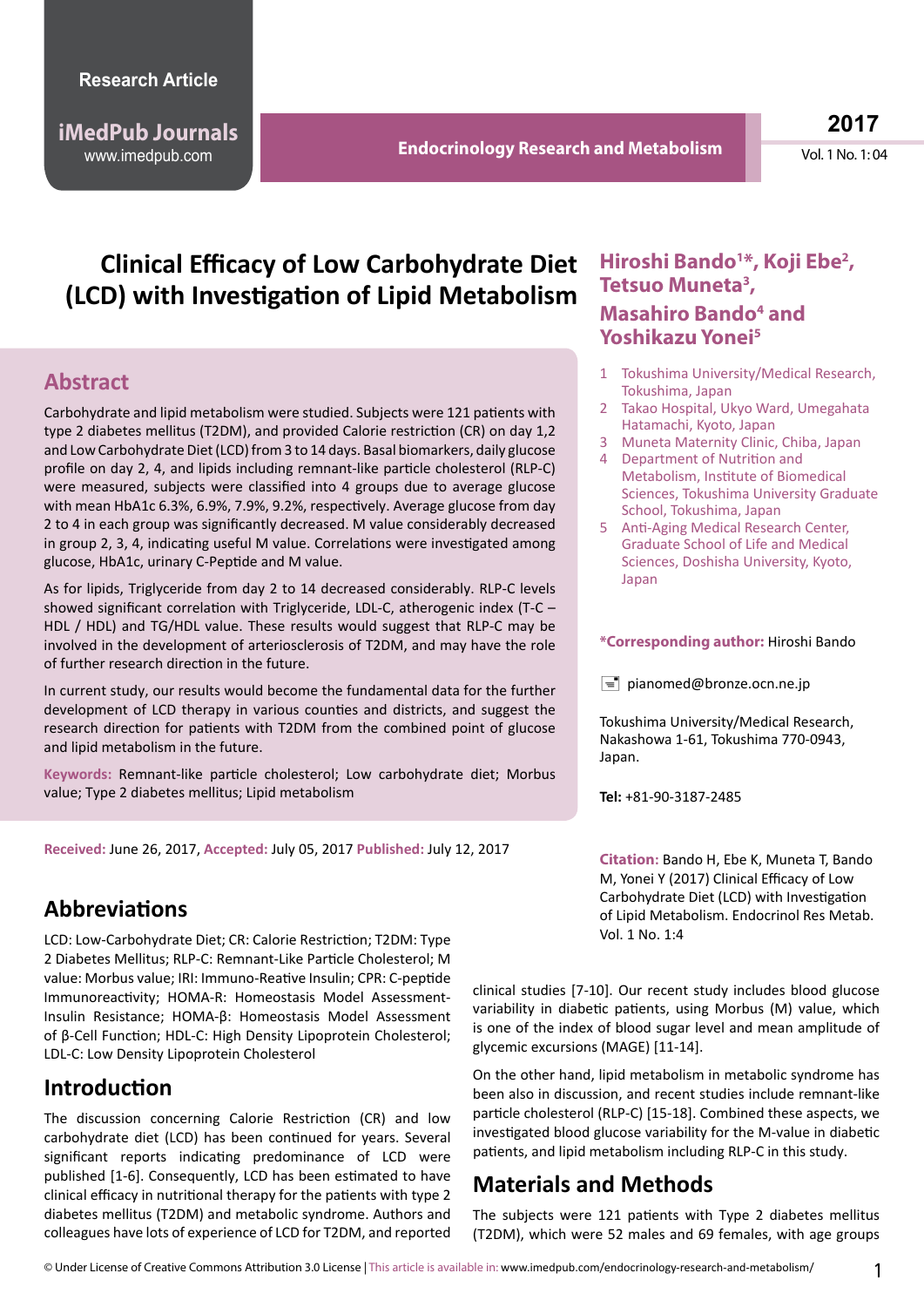ranging between 28-84 years old,  $60.8 \pm 11.0$  (mean  $\pm$  SD) years old in average, 63 years old in the median value. They were admitted for 14-15 days, and received endocrine and metabolic evaluation with lipid analysis.

Methods included a controlled diet for the patients. On day 1 and 2, Calorie Restriction (CR) diet was provided which had 60% carbohydrates, 25% lipids and 15% protein with 1400 kcal/ day. From day 3 to 14 days, Low Carbohydrate Diet (LCD) was provided, which had 12% carbohydrates, 64% lipids and 24% protein with 1400 kcal/day. This has been called super-LCD formula in our nutritional investigation for LCD [7,9,10,19].

The examination protocol was as follows: 1) basal biomarkers and daily profile of blood glucose on day 2, 2) daily profile of blood glucose on day 4, 3) several biomarkers such as triglyceride and uric acid on day 14.

### **Analysis method and M value**

A daily profile of blood glucose was measured 7 times a day, and data were calculated for average glucose level and Morbus (M) value. According to the average glucose level, subjects were classified into 4 groups, namely, group 1,2,3,4.

Morbus(M) value has been proposed for analyzing blood glucose variability. It is a logarithmic transformation of the deviation of blood glucose from an arbitrary assigned "ideal" glucose value, with an expression of both the mean glucose value and the effect of glucose swings [11-14,20].

The formula of M value is as follows: M=MBS + MW, where MW=(maximum blood glucose − minimum glucose)/20; MBS=the mean of MBSBS; MBSBS=individual M-value for each blood glucose value calculated as (absolute value of  $10 \times \log$  (blood glucose value/120)]) [3].

For the interpretation of M value, the standard range is <180, borderline is 180-320 and abnormal is >320. There were discussions concerning how many times of sampling per day is necessary. It was reported that multiple sampling and a 7-point glycemic trial per day would have yielded similar results [14,21].

### **Statistical analyses**

In current study, data was represented as the mean ± standard deviation. For statistical analyses, correlation coefficients (Pearson) were calculated using the JMP (Version 8) statistical analysis software (JMP Japan Division of SAS Institute Japan Ltd., Minato-ku, Tokyo, Japan) and Microsoft Excel analytical tool.

Intergroup comparisons were made using the Wilcoxon rank sum test or the Bonferroni multiple comparison (Lambert method). A significance level of less than 5% obtained using a two-tailed test was considered to be statistically significant.

### **Ethical considerations**

Current study was conducted in compliance with the ethical principles of the Declaration of Helsinki and Japan's Act on the Protection of Personal Information along with the Ministerial Ordinance on Good Clinical Practice (GCP) for Drug (Ordinance of Ministry of Health and Welfare No. 28 of March 27, 1997).

No ethical committee meeting was held. Informed consent was obtained from the subjects concerning this questionnaire. The study was registered with UMIN #R000031211.

### **Results**

#### **Fundamental data**

Summarized data of 121 subjects were shown in **Table 1**. They were categorized for 4 groups due to the average glucose level. The mean HbA1c in each group was 6.3%, 6.9%, 7.9%, 9.2%, respectively. Blood glucose level on day 4 was significantly decreased compared with those on day 2 in each group. Triglyceride level on day 14 wassignificantly decreased compared with those on day 2 in each group.

#### **Correlation for HbA1c, glucose and M value**

There were significant correlation between average glucose and HbA1c **(Figure 1)**, and for the urinary C-peptide excretion between day 2 and 4 **(Figure 2)**.

Average glucose on day 2 and 4 revealed significant correlation (p<0.01), and M value on day 2 and 4 revealed significant correlation (p<0.01) **(Figure 3).**

Average glucose and M value on day 2 and 4 showed significant correlation (p<0.01) **(Figure 4)**.

Compared with both figures, average glucose and M value on day 4 decreased apparently. The change of M value in each group from day 2 to day 4 were shown in **(Figure 5)**.

#### **Analyses among lipid biomarkers**

The change of TG levels from day 2 to day 14 were shown in **Figure 6**. In response to LCD for 12 days, Triglyceride level was significantly decreased (p<0.05). The regression curve (y=0.3738x + 44.072) reveled the degree of decreased TG.

RLP-C levels showed significant correlation with Triglyceride on day 2 (p<0.01) and LDL-C on day 2(p<0.05) **(Figure 7)**.

RLP-C showed significant correlation with atherogenic index (T-C–HDL/HDL) (p<0.05), and TG/HDL value (p<0.01) **(Figure 8).**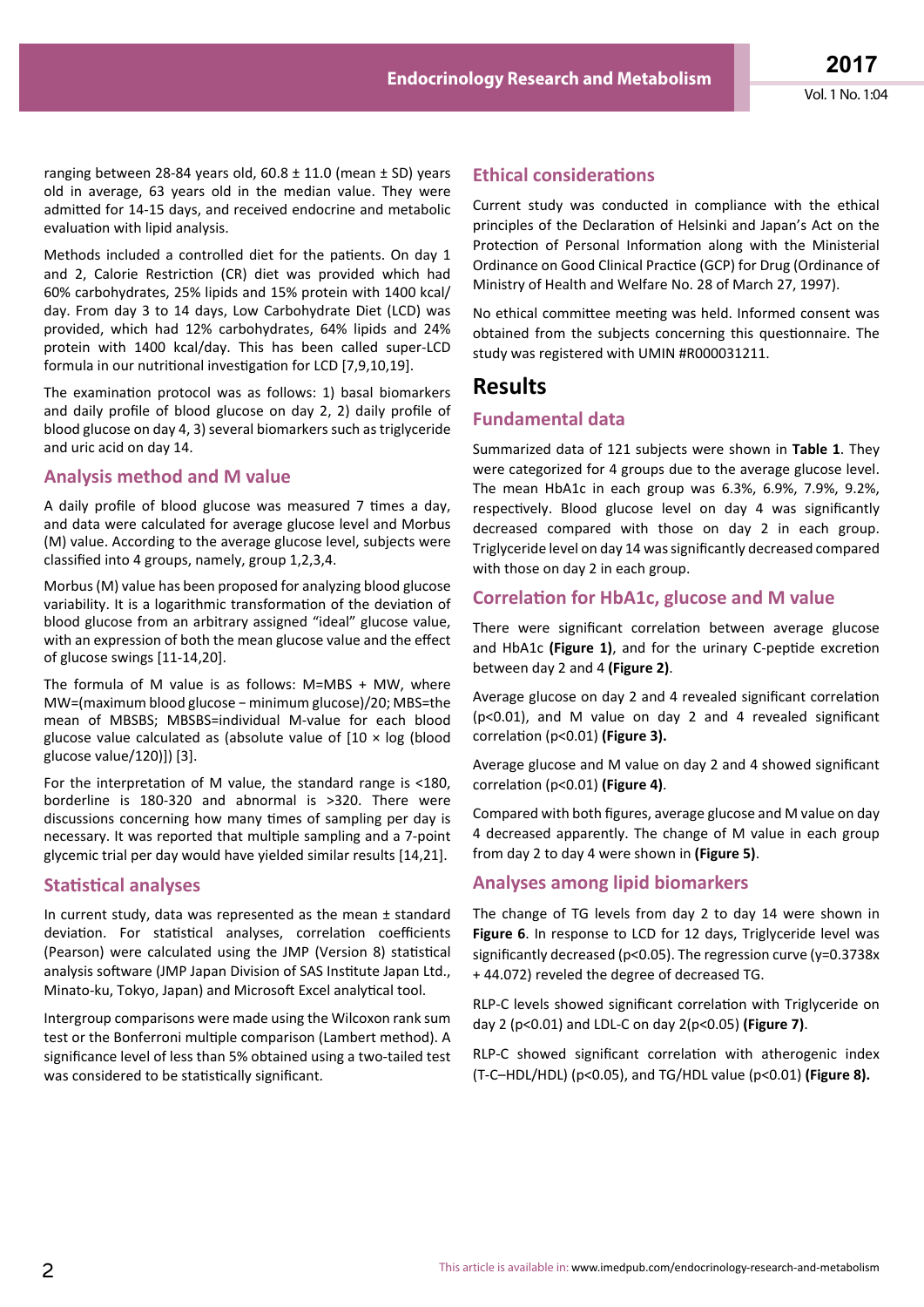| Categorization                                                |                   |                    |                    |                    |
|---------------------------------------------------------------|-------------------|--------------------|--------------------|--------------------|
| group                                                         | Group 1           | Group 2            | Group 3            | Group 4            |
| <b>Subjects</b>                                               |                   |                    |                    |                    |
| number                                                        | 30                | 30                 | 30                 | 31                 |
| sex (male/female)                                             | 13/17             | 13/17              | 10/20              | 16/15              |
| age (y.o.)                                                    | $60(54-65)$       | 64 (51-70)         | 65 (55-72)         | 64 (56-68)         |
| average glucose (mg/dL)                                       | 123 (115-128)     | 161 (141-168)      | 198 (184-212)      | 259 (248-294)      |
| Glucose (basal)                                               |                   |                    |                    |                    |
| HbA1c (%)                                                     | $6.3(5.9-7.1)$    | $6.9(6.3-7.4)$     | 72 (7.4-9.1)       | $22(8.5-10.2)$     |
| Fasting Glucose (mg/dL)                                       | 111 (102-135)     | 132 (118-141)      | 170 (151-205)      | 210 (186-235)      |
| IRI ( $\mu$ U/mL)                                             | $7.4(6.0-12)$     | $7.5(3.9-10.4)$    | $5.3(3.6-10.1)$    | $5.4(3.1-7.8)$     |
| HOMA-R                                                        | $2.4(1.3-4.0)$    | $2.4(1.2-3.8)$     | $2.1(1.3-4.3)$     | $23(1.5-4.2)$      |
| $HOMA-\beta$                                                  | 60 (30-85)        | 41 (24-58)         | $21(11-40)$        | $11(7.7-17)$       |
| <b>Glucose (M value related)</b>                              |                   |                    |                    |                    |
| average glucose on day 2 (mg/dL)                              | 123 (115-128)     | 161 (150-179)      | 198 (184-212)      | 259 (248-294)      |
| average glucose on day 4 (mg/dL)                              | 101 (97-113)      | 125 (112-137)      | 152 (143-164)      | 185 (166-205)      |
| M value on day 2                                              | $8.9(5.7 - 21.7)$ | 42.9 (33.1 - 52.0) | $120(96.8 - 151)$  | 325 (269 - 509)    |
| M value on day 4                                              | $8.5(4.2 - 14.8)$ | $5.4(3.2 - 9.5)$   | $14.8(7.6 - 28.1)$ | $60.1(32.8 - 105)$ |
| Glucose (CPR excretion in urine)                              |                   |                    |                    |                    |
| urinary CPR on day 2 (mg/day)                                 | 67.3 (27.3-105)   | 56.5 (36.5-86.8)   | 59.4 (38.5-66.2)   | 74.0 (50.5-89.7)   |
| urinary CPR on day 4 (mg/day)                                 | 56.0 (34.1-73.0)  | 40.8 (25.5-52.1)   | 43.3 (33.8-83.4)   | 64.0 (51.0-73.0)   |
| <b>Lipid Metabolism</b>                                       |                   |                    |                    |                    |
| Triglyceride on day 2 (mg/dL)                                 | 113 (71-143)      | 94 (67.5-157)      | 96 (73.5-125)      | 114 (70-175)       |
| Triglyceride on day 14 (mg/dL)                                | 93 (59-111)       | 88 (61.5-99)       | 69 (56-89)         | 88 (71-113)        |
| HDL-C on day 2 (mg/dL)                                        | 57 (49-72)        | 57 (48-68)         | 65 (58.3-76)       | 63 (53-89)         |
| HDL-C on day 14 (mg/dL)                                       | 47.5 (42-68)      | $50(44-62)$        | 58 (52-74)         | 59 (46-70)         |
| LDL-C on day 2 (mg/dL)                                        | 109 (97-137)      | 132 (102-1551)     | 126 (104-158)      | 145 (103-171)      |
| LDL-C on day 14 (mg/dL)                                       | 120 (110-141)     | 138 (115-175)      | 137 (113-160)      | 155 (114-180)      |
| RLP-C on day 2 (mg/dL)                                        | $4.4(3.3-6.7)$    | $4.1(3.0-7.5)$     | $4.8(4.0-6.0)$     | $4.7(4.0-6.4)$     |
| The results were overessed by the data of median $(2.50/750)$ |                   |                    |                    |                    |

The results were expressed by the data of median (25%- 75%).



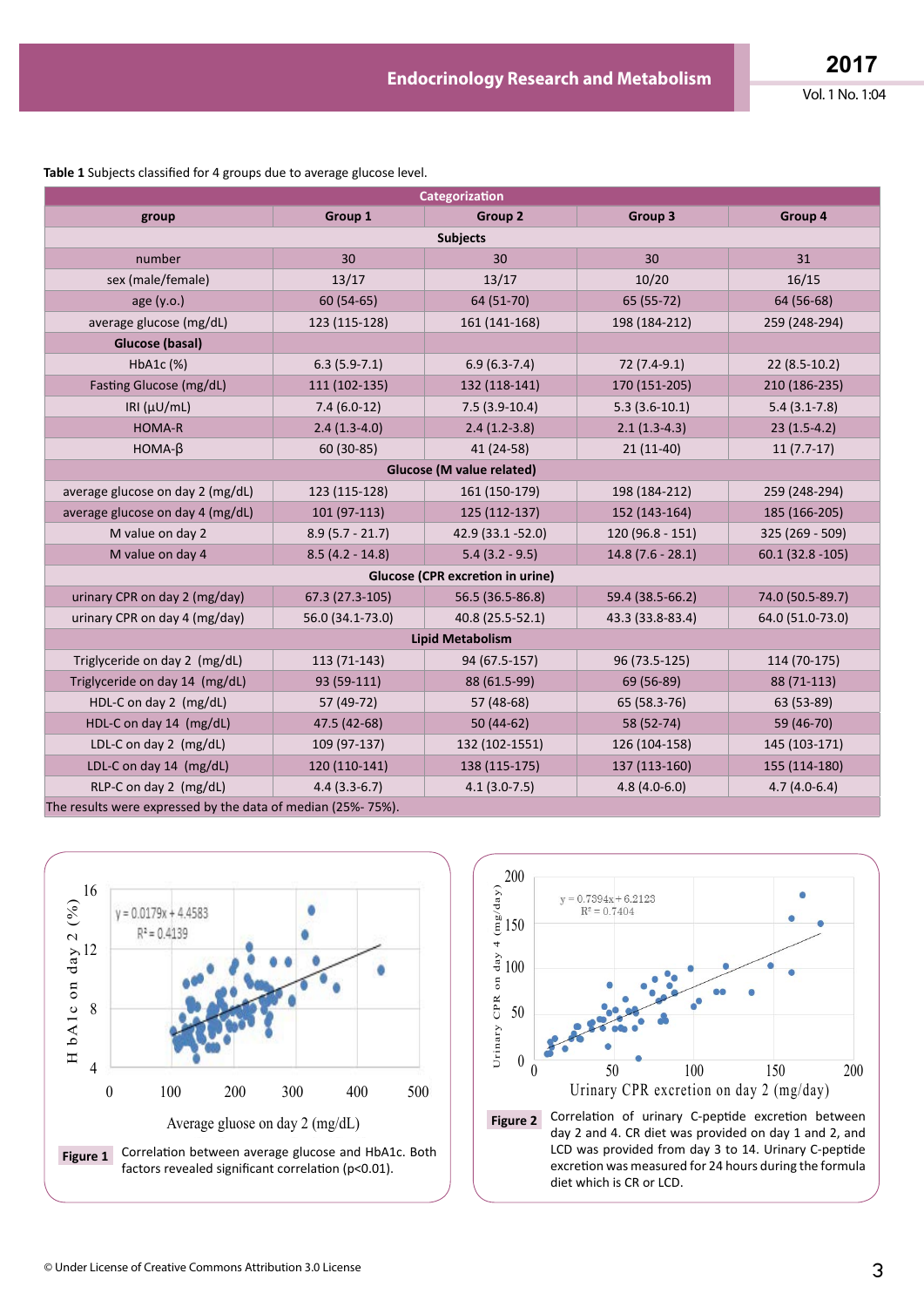**2017**



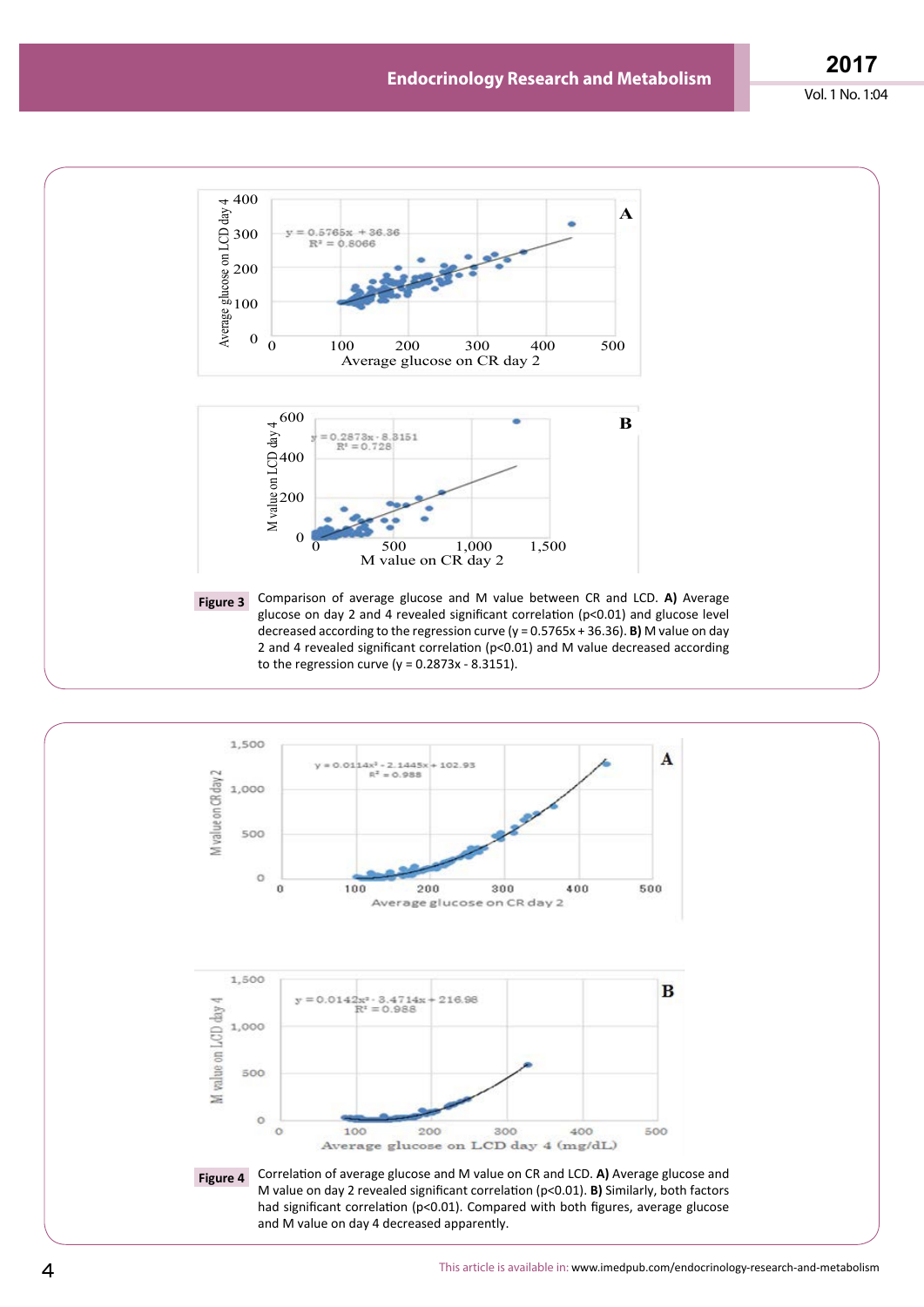**2017**



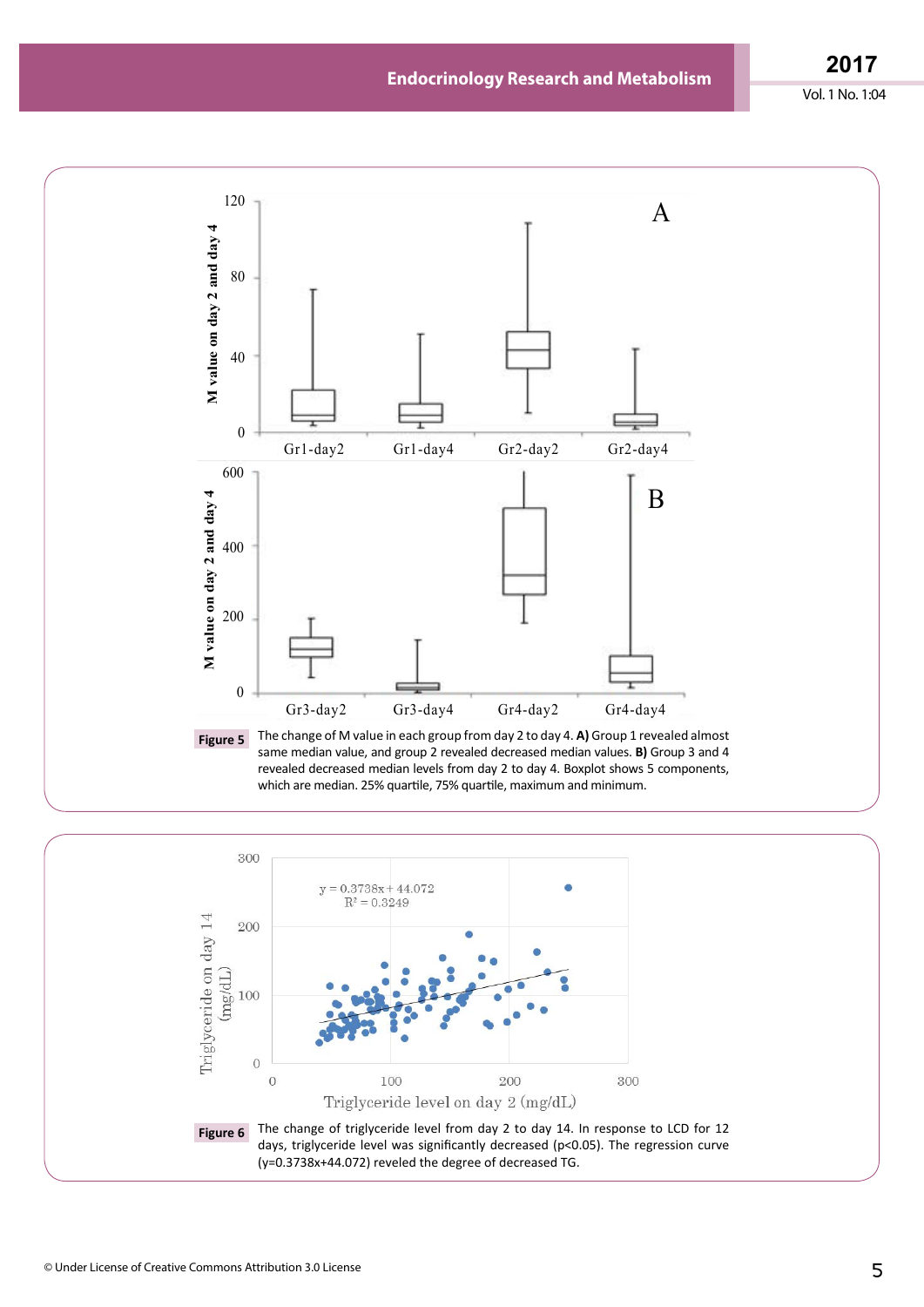

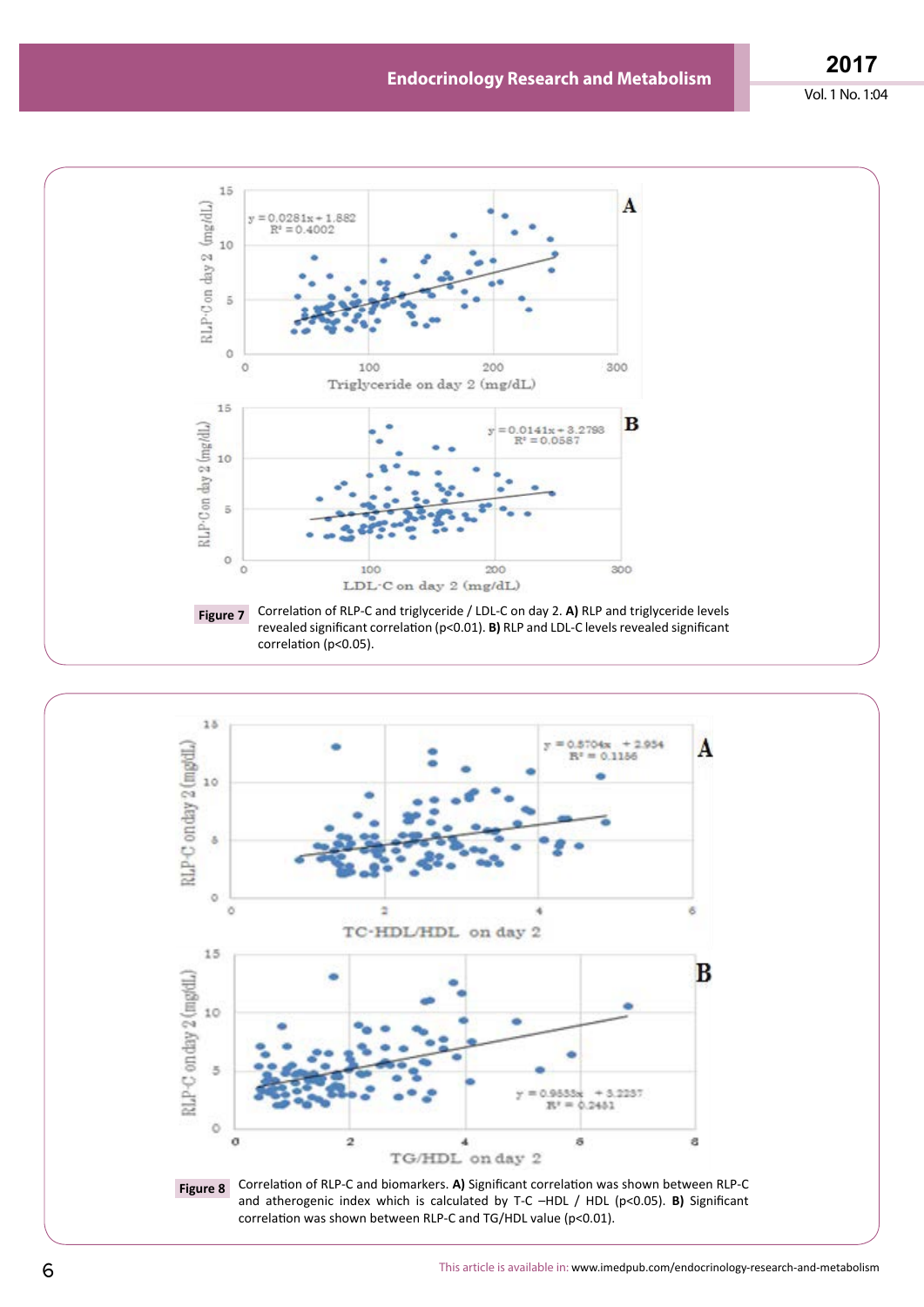# **Discussion**

In north American and European countries, LCD has been more prevalent as Bernstein, Atkins and others have continued clinical research for years [1-6,22-25]. In Japan, author and colleagues have developed LCD, and investigated studies for metabolic syndrome with 2699 cases, T2DM, elevated ketone bodies and glucose variability as M value [7-10,26].

In this study, we adopted super-LCD including 12% carbohydrate, which is equivalent to VLCKD. Our formula diet contains 1400 kcal/day, which has 168 kcal of carbohydrate (1400 kcal  $\times$  0.12), and 42 g of carbohydrate per day [7,9,19] which is one of the very low-carbohydrate ketogenic diet (VLCKD) by the definitions of LCD [5].

Daily glucose profile can be estimated by MAGE and M (Morbus) values [11,12], and the latter would be more practical. There were similar results on 7 times or 20 times of sampling per day [11,13,21], showing similar result in comparison with continuous glucose monitoring (CGM) [27-30].

Average blood glucose in 4 groups decreased, indicating the short effect of LCD only for 2 days from CR to LCD. M value also significantly decreased in group 2,3 and 4. M value is characterized for its larger numerical change than that of glucose, and for better evaluation of relieving status. On contrast, M value in group 1 was not so changed from day 2 to 4, which seemed to be the characteristic point of M value. If the average blood glucose decrease from 100 mg/dl to 80 mg/dL, M value would increase because M value becomes minimum level when blood glucose is 100 mg/dL.

For only 2 days of formular LCD, there were considerable decrease of average glucose, urinary C-peptide excretion and M value. Obtained linear regression curve would become the reference data for this area of research. The decrease ratio of M value is larger than that of glucose, because M value represents both average glucose and MAGE.

Recently, the research of LCD have focused to less influence to cardiovascular risk factors, and research the relationship between glucose and lipids metabolism [31-33].

Isolation of remnant-like particles (RLPs) was performed and investigated, which are thought to be atherogenic agent [15]. RLP-C was supposed to be an independent risk factor for CVD in women, and provides significantly more information than do triglycerides[16,34].Afterthat, Epidemiologic studieshave shown associations between RLP concentrations and atherosclerosis, cardiovascular disease (CVD), and chronic heart disease (CHD) [17,35].

Elevated RLP-C were observed in T2DM [16,34,36]. Diabetes Atherosclerosis Intervention Study (DAIS) had measured RLP-C and TG levels, which were significantly higher in diabetic CAD group than non-diabetic CAD group [37]. Furthermore, The AUCs of TG or RLP-C showed a correlation with the AUCs of plasma insulin, with the correlation with the insulin resistance index [37,38].

In metabolic syndrome, obesity and insulin resistance, ratio of triglycerides to high-density lipoprotein cholesterol (TG/HDL-C) would be high [39]. By the data from 1.35 million US individuals, median TG/HDL-C ratio was 2.2, and increasing TG/HDL-C ratios would accompany increasing levels of RLP-C, non-HDL-C and LDL density, with the highest relative increase of RLP-C and LDL-C [39].

In our study, TG/HDL-C ratio was 1.73(1.08-2.85). As to current research protocol with lipid investigation, we enrolled the patients whose triglyceride was less than 250 mg/dL, because extremely high value of triglyceride would not be adequate for statistical analyses. For future study, we will analyze those patients in the combined research of glucose and lipid metabolism.

As to correlation of RLP-C with 4 biomarkers which are TG, LDL-C, TC-HDL/HDL and TG/HDL, the linear regression curve and coefficient value could become the reference for the research of lipid metabolism.

Different dietary approaches on glycemic control has been in research, including 9 kinds of diet, namely, control, lowcarbohydrate, low-fat, Mediterranean, high-protein, vegetarian, DASH, Paleo, low-glycemic index/load [40-42]. Our current study would be useful for selecting applicable method. Furthermore, interrelationship research between glucose and lipid metabolism would develop for decreasing diabetic complication in the future.

### **Conclusion**

- By LCD nutritional therapy, average glucose and M value had considerably decreased, suggesting the efficacy of LCD and the clinical useful marker of LCD for the patients with T2DM.
- Investigation of lipid metabolism showed considerable TG decrease for LCD and the significant relationship between RLP-C and triglyceride, LDL-C, TC-HDL/HDL, TG/HDL.
- Current study would become fundamental data for the field of T2DM, LCD and research direction for glucose/ lipid metabolism in the future.

# **Acknowledgement**

The part of the content of this article was presented at the 90th Scientific Meeting of Japan Endocrine Society (JES) Annual Congress, Kyoto, April, 2017.

The authors would like to thank the patients and staffs for their cooperation and support.

# **Conflicts of Interest**

The authors declare that they have no conflicts of interest.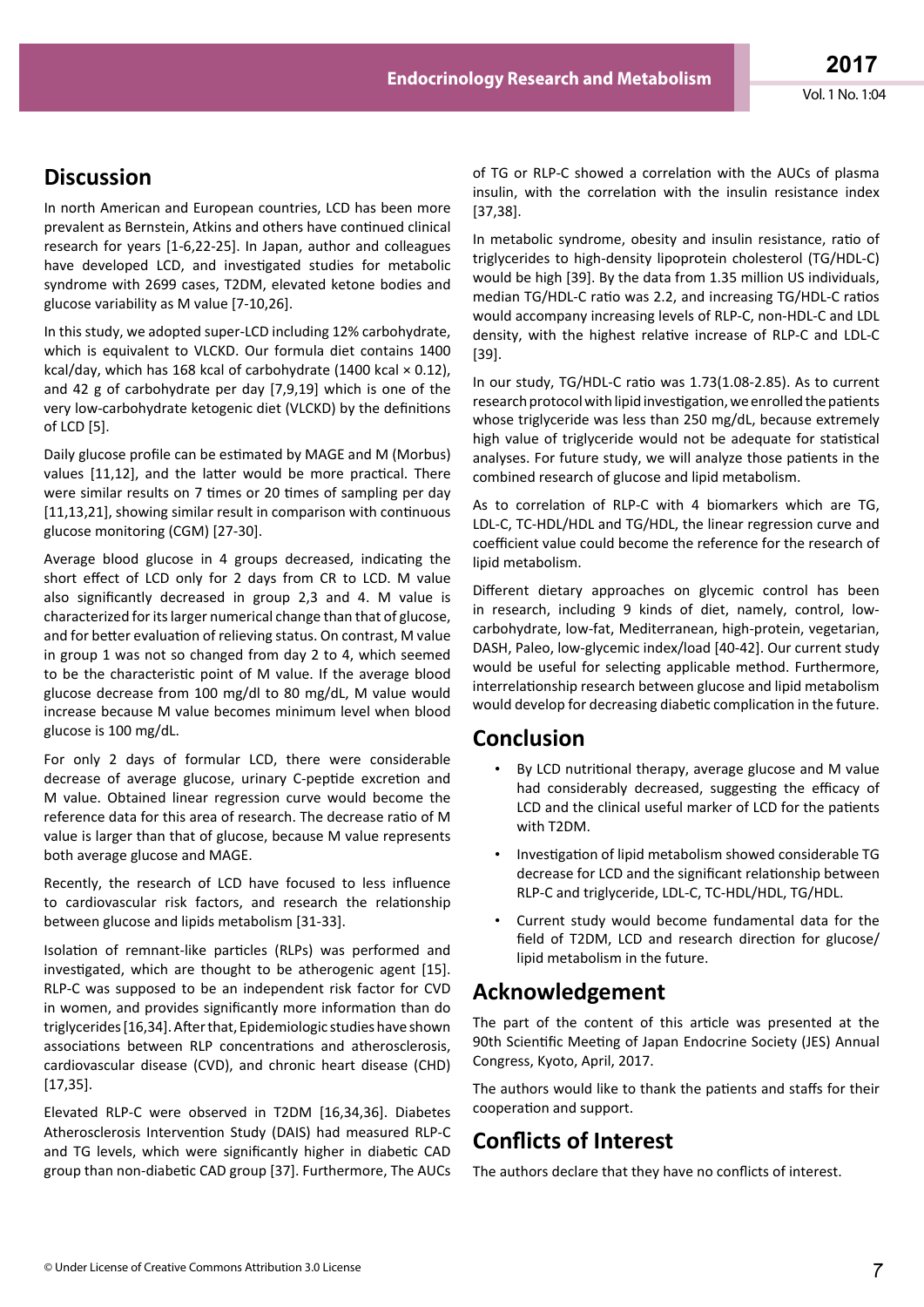### **References**

- 1 Accurso A, Bernstein RK, Dahlqvist A, Draznin B, Feinman RD, et al. (2008) Dietary carbohydrate restriction in type 2 diabetes mellitus and metabolic syndrome: time for a critical appraisal. Nutr Metab (Lond) 5: 9.
- 2 Shai I, Schwarzfuchs D, Henkin Y, Shahar DR, Witkow S, et al. (2008) Weight loss with a low-carbohydrate, mediterranean, or low-fat diet. N Engl J Med 359: 229–241.
- 3 Schwarzfuchs D, Golan R, Shai I (2012) Four-year follow-up after two-year dietary interventions. N Engl J Med 367: 1373-1374.
- 4 Atallah R, Filion KB, Wakil SM Genest J, Joseph L, et al. (2014) Longterm effects of 4 popular diets on weight loss and cardiovascular risk factors: A systematic review of randomized controlled trials. Circ Cardiovasc Qual Outcomes 7: 815-827.
- 5 Feinman RD, Pogozelski WK, Astrup A, Bernstein RK, Fine EJ, et al. (2015) Dietary carbohydrate restriction as the first approach in diabetes management: Critical review and evidence base. Nutrition 31: 1-13.
- 6 Gow ML, Garnett SP, Baur LA, Lister NB (2016) The effectiveness of different diet strategies to reduce type 2 diabetes risk in youth. Nutrients 8: E486.
- 7 Ebe K, Ebe Y, Yokota S, Matsumoto T, Hashimoto M, et al. (2004) Low carbohydrate diet (LCD) treated for three cases as diabetic diet therapy. Kyoto Medical Association Journal 51: 125-129.
- 8 Bando H, Nakamura T (2008) Carbo-count therapy and low carbohydrate diet (LCD). J Therapy 90: 3105-3111.
- 9 Bando H, Ebe K, Nakamura T, Bando M, Yonei Y (2016) Low carbohydrate diet (LCD): Long and short-term effects and hyperketonemia. Glycative Stress Research 3: 193-204.
- 10 Bando H, Ebe K, Muneta T, Bando M, Yonei Y (2017) Effect of low carbohydrate diet on type 2 diabetic patients and usefulness of M-value. Diabetes Res Open J 3: 9-16.
- 11 Schlichtkrull J, Munck O, Jersild M (1965) The M-value, an index of blood sugar control in diabetics. Acta Med Scand 177: 95–102.
- 12 Service FJ, Molnar GD, Rosevear JW, Ackerman E, Gatewood LC, et al. (1970) Mean amplitude of glycemic excursions, a measure of diabetic instability. Diabetes 19: 644–655.
- 13 Moberg E, Kollind M, Lins PE, Adamson U (1993) Estimation of blood-glucose variability in patients with insulin-dependent diabetes mellitus. Scand J Clin Lab Invest 53: 507–514.
- 14 Siegelaar SE, Holleman F, Hoekstra JBL, Devries JH (2010) Glucose variability: Does It matter? Endocrine Rev 31: 171–182.
- 15 Cohn JS, Marcoux C, Davignon J (1999) Detection, quantification, and characterization of potentially atherogenic triglyceride-rich remnant lipoproteins. Arterioscler Thromb Vasc Biol 19: 2474-2486.
- 16 McNamara JR, Shah PK, Nakajima K, Cupples LA, Wilson PW, et al. (2001) Remnant-like particle (RLP) cholesterol is an independent cardiovascular disease risk factor in women: results from the Framingham Heart Study. Atherosclerosis 154: 229-236.
- 17 Imke C, Rodriguez BL, Grove JS, McNamara JR, Waslien C, et al. (2005) Are remnant-like particles independent predictors of coronary heart disease incidence? The Honolulu Heart Study Arterioscler Thromb Vasc Biol 25: 1718-1722.
- 18 Tsunoda F, Asztalos IB, Horvath KV, Steiner G, Schaefer EJ, et al. (2016) Fenofibrate, HDL, and cardiovascular disease in Type-2 diabetes: The DAIS trial. Atherosclerosis 247: 35-39.
- 19 Bando H, Ebe K, Muneta T, Bando M, Yonei Y (2017) Clinical effect of low carbohydrate diet (LCD): Case report. Diabetes Case Rep 2: 124.
- 20 Service FH (2013) Glucose variability. Diabetes 62: 1398-1404.
- 21 Monnier L, Colette C (2011) Glycemic variability: Can we bridge the divide between controversies? Diabetes Care 34: 1058-1059.
- 22 Bernstein RK (2011) Dr. Bernstein's Diabetes solution: The complete guide to achieving normal blood sugars. Little, Brown US, New York.
- 23 Atkins RC (2001) Dr Atkins' new diet revolution. Harper-Collins, New York.
- 24 Westman EC, Vernon MC (2008) Has carbohydrate-restriction been forgotten as a treatment for diabetes mellitus? A perspective on the ACCORD study design. Nutr Metab (Lond) 5: 10.
- 25 Foster GD, Wyatt HR, Hill JO, Makris AP, Rosenbaum DL, et al. (2010) Weight and metabolic outcomes after 2 years on a low-carbohydrate versuslow-fat diet: A randomized trial. Ann Intern Med 153: 147–157.
- 26 Muneta T, Kawaguchi E, Nagai Y, Matsumoto M, Ebe K, et al. (2016) Ketone body elevation in placenta, umbilical cord, newborn and mother in normal delivery. Glycative Stress Research 3: 133-140.
- 27 Rodbard D (2009) New and improved methods to characterize glycemic variability using continuous glucose monitoring. Diabetes Technol Ther 11: 551-565.
- 28 Baghurst P (2011) Calculating the mean amplitude of glycemic excursion from continuous glucose monitoring data: An automated algorithm. Diabetes Technol Ther 13: 296-302.
- 29 McDonnell CM, Donath SM, Vidmar SI, Werther GA, Cameron FJ (2005) A novel approach to continuous glucose analysis utilizing glycemic variation. Diabetes Technol Ther 7: 253–263.
- 30 Molnar GD, Taylor WF, Ho MM (1972) Day-to-day variation of continuously monitored glycaemia: a further measure of diabetic instability. Diabetologia 8: 342–348.
- 31 Hu T, Yao L, Reynolds K, Whelton PK, Niu T, et al. (2015) The effects of a low-carbohydrate diet vs. a low-fat diet on novel cardiovascular risk factors: A randomized controlled trial. Nutrients 7: 7978-7994.
- 32 Chen JH, Ouyang C, Ding Q, Song J, Cao W, et al. (2015) A moderate lowcarbohydrate low-calorie diet improves lipid profile, insulin sensitivity and adiponectin expression in rats. Nutrients 7: 4724–4738.
- 33 Mansoor N, Vinknes KJ, Veierod MB, Retterstol K (2016) Effects of low-carbohydrate diets vs. low-fat diets on body weight and cardiovascular risk factors: A meta-analysis of randomised controlled trials. Br J Nutr 115: 466-479.
- 34 Schaefer EJ, McNamara JR, Shah PK, Nakajima K, Cupples LA, et al. (2002) Elevated remnant-like particle cholesterol and triglyceride levels in diabetic men and women in the Framingham offspring study. Diabetes Care 25: 989-994.
- 35 Hamano M, Saito M, Eto M, Nishimatsu S, Suda H, et al. (2004) Serum amyloid A, C-reactive protein and remnant-like lipoprotein particle cholesterol in type 2 diabetic patients with coronary heart disease. Ann Clin Biochem 41: 125–129.
- 36 Yoshida H, Hirowatari Y, Kurosawa H, Manita D, Yanai H, et al. (2012) Estimation of lipoprotein profile in patients with type II diabetes and its relevance to remnant lipoprotein cholesterol levels. Atherosclerosis 222: 541-544.